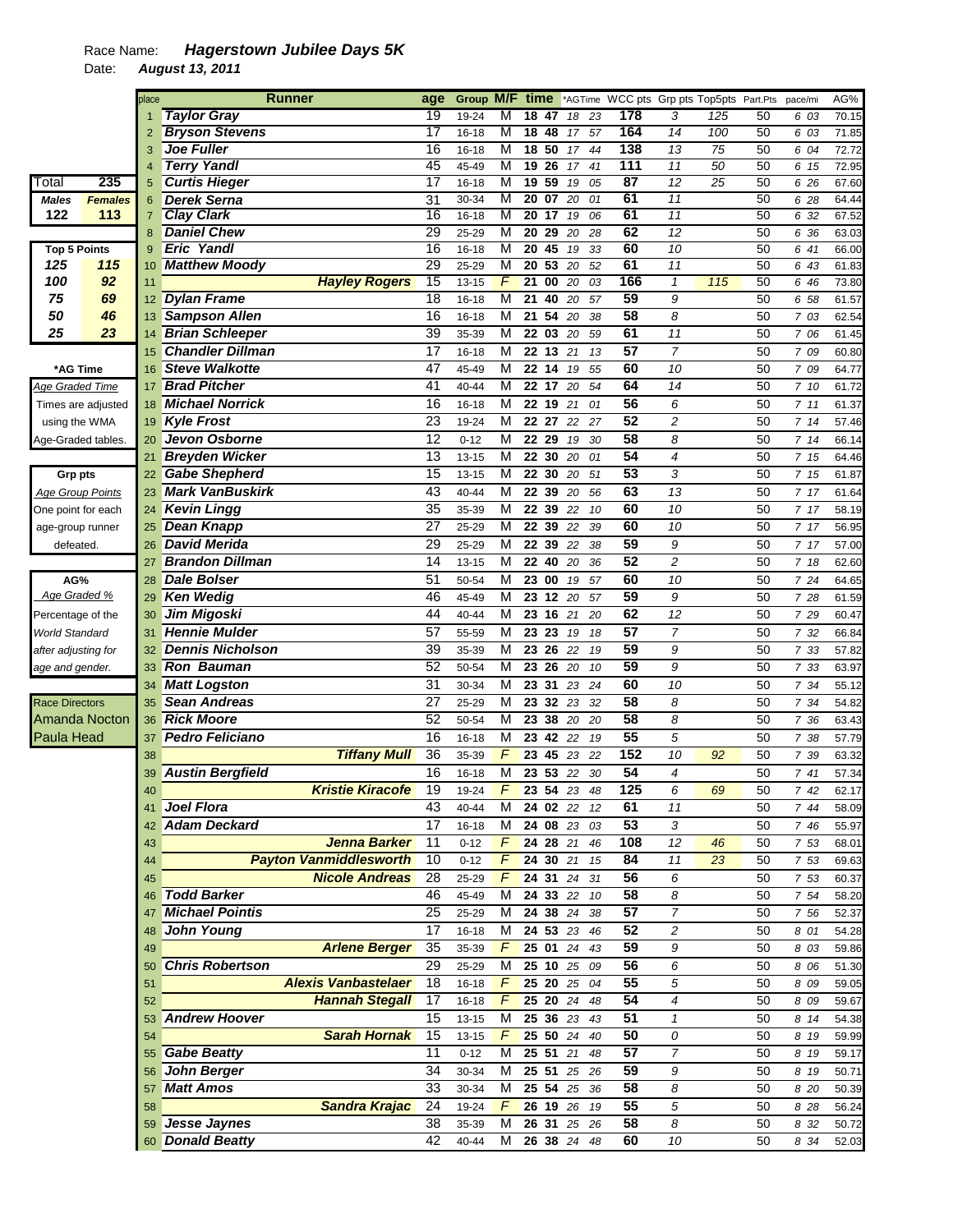## Race Name: *Hagerstown Jubilee Days 5K*

Date: *August 13, 2011* 

| place |                          | <b>Runner</b>            | age             | Group M/F |                | time  |              |        |    |                 | *AGTime WCC pts Grp pts Top5pts Part.Pts |    | pace/mi | AG%   |
|-------|--------------------------|--------------------------|-----------------|-----------|----------------|-------|--------------|--------|----|-----------------|------------------------------------------|----|---------|-------|
| 61    | <b>Chris Bateman</b>     |                          | 17              | $16 - 18$ | М              |       | 26 43        | 25     | 31 | 51              | 1                                        | 50 | 836     | 50.56 |
| 62    | <b>Dave Snow</b>         |                          | 34              | 30-34     | M              | 26    | 46           | 26     | 20 | 57              | $\overline{7}$                           | 50 | 8 37    | 48.98 |
| 63    |                          | <b>Leslie Rogers</b>     | 35              | 35-39     | F              | 26    | 46           | 26     | 27 | 58              | 8                                        | 50 | 8 37    | 55.95 |
| 64    | <b>Scott Johnson</b>     |                          | 33              | 30-34     | M              | 26    | 53           | 26     | 34 | 56              | 6                                        | 50 | 8 39    | 48.54 |
| 65    | <b>Chris Larsen</b>      |                          | 40              | 40-44     | M              | 27    | 15           | 25     | 45 | 59              | 9                                        | 50 | 8 4 6   | 50.09 |
| 66    | <b>Rod Waltz</b>         |                          | 50              | 50-54     | M              |       | 27 15        | 23     | 50 | 57              | $\overline{7}$                           | 50 | 8 4 6   | 54.12 |
| 67    | <b>Jack Brenneke</b>     |                          | 12              | $0 - 12$  | M              | 27    | 38           | 23     | 58 | 56              | 6                                        | 50 | 8 54    | 53.81 |
| 68    | <b>Steve Kozak</b>       |                          | 41              | 40-44     | M              | 27    | 40           | 25     | 57 | 58              | 8                                        | 50 | 8 54    | 49.71 |
| 69    |                          | <b>Audrey Webster</b>    | 17              | $16 - 18$ | F              | 27    | 42           | 27     | 07 | 53              | 3                                        | 50 | 8 55    | 54.58 |
|       |                          |                          | 34              |           | F              |       |              |        |    | 69              |                                          |    |         |       |
| 70    |                          | <b>Kimberly Kozak</b>    |                 | 30-34     |                | 27    | 49           | 27     | 35 |                 | 19                                       | 50 | 8 57    | 53.64 |
| 71    | <b>Mitchel Legg</b>      |                          | $\overline{28}$ | 25-29     | M              | 27    | 58           | 27     | 58 | 55              | 5                                        | 50 | 9 00    | 46.13 |
| 72    | <b>Doug Myers</b>        |                          | 56              | 55-59     | M              | 28    | 15           | 23     | 31 | 56              | 6                                        | 50 | 9 06    | 54.86 |
| 73    | Joe Wilmot               |                          | 35              | 35-39     | M              | 28    | 21           | 27     | 45 | 57              | $\overline{7}$                           | 50 | 9 07    | 46.49 |
| 74    | <b>Ronnie Lindley</b>    |                          | 55              | 55-59     | M              | 28    | 22           | 23     | 49 | 55              | 5                                        | 50 | 9 08    | 54.17 |
| 75    |                          | <b>Jessica McKinney</b>  | 34              | 30-34     | F              | 28    | 26           | 28     | 12 | 68              | 18                                       | 50 | 9 0 9   | 52.48 |
| 76    | <b>Brian Barker</b>      |                          | 41              | 40-44     | M              | 28    | 27           | 26     | 41 | 57              | 7                                        | 50 | 9 0 9   | 48.34 |
| 77    |                          | <b>Mindy Ward</b>        | 40              | 40-44     | F              | 28    | 29           | 27     | 22 | 63              | 13                                       | 50 | 9 10    | 54.08 |
| 78    | <b>Austin Morgan</b>     |                          | 9               | $0 - 12$  | м              | 28    | 36           | 22     | 33 | 55              | 5                                        | 50 | 9 12    | 57.20 |
| 79    | <b>Joe Nocton</b>        |                          | 56              | 55-59     | M              | 28    | 42           | 23     | 53 | 54              | 4                                        | 50 | 9 14    | 54.00 |
| 80    | <b>Hennie VanNiekerk</b> |                          | 47              | 45-49     | М              | 28    | 44           | 25     | 44 | $\overline{57}$ | 7                                        | 50 | 9 15    | 50.12 |
|       |                          |                          | 29              |           | M              |       |              |        |    | 54              | 4                                        |    |         |       |
| 81    | Jeremy Browning          |                          |                 | 25-29     |                | 28    | 47           | 28     | 45 |                 |                                          | 50 | 9 16    | 44.86 |
| 82    | <b>Keith Webster</b>     |                          | 46              | 45-49     | M              | 28    | 47           | 25     | 59 | 56              | 6                                        | 50 | 9 16    | 49.64 |
| 83    | <b>Sean Vance</b>        |                          | 21              | 19-24     | M              | 28    | 47           | 28     | 40 | 51              | $\mathbf{1}$                             | 50 | 9 16    | 44.99 |
| 84    |                          | <b>Christie Larsen</b>   | 37              | 35-39     | F              | 28    | 47           | 28     | 11 | 57              | $\overline{7}$                           | 50 | 9 16    | 52.51 |
| 85    |                          | <b>Anita Dwenger</b>     | 46              | 45-49     | F              | 28    | 48           | 26     | 06 | 60              | 10                                       | 50 | 9 16    | 56.70 |
| 86    | <b>Dan Dickman</b>       |                          | 42              | 40-44     | М              | 28    | 50           | 26     | 51 | 56              | 6                                        | 50 | 9 17    | 48.06 |
| 87    | <b>Steven Dick</b>       |                          | 49              | 45-49     | М              | 28    | 51           | 25     | 26 | 55              | 5                                        | 50 | 9 17    | 50.71 |
| 88    | <b>Chris Conner</b>      |                          | 37              | 35-39     | M              | 28    | 52           | 27     | 53 | 56              | 6                                        | 50 | 9 17    | 46.25 |
| 89    |                          | <b>Michelle Dafler</b>   | 33              | 30-34     | F              | 29    | 00           | 28     | 51 | 67              | 17                                       | 50 | 9 20    | 51.30 |
| 90    |                          | <b>Tonya Paxton</b>      | 24              | 19-24     | F              | 29    | 03           | 29     | 03 | 54              | 4                                        | 50 | 9 21    | 50.95 |
| 91    | <b>Stephen Scruggs</b>   |                          | 16              | 16-18     | M              | 29    | 07           | 27     | 25 | 50              | 0                                        | 50 | 9 22    | 47.04 |
| 92    | <b>Brad Stahlhut</b>     |                          | 31              | 30-34     | M              | 29    | 11           | 29     | 03 | 55              | 5                                        | 50 | 9 24    | 44.42 |
|       | <b>Dave Pointis</b>      |                          | 60              |           | М              | 29    | 22           | 23     |    | 52              | 2                                        | 50 |         |       |
| 93    |                          |                          |                 | 60-64     |                |       |              |        | 37 |                 |                                          |    | 927     | 54.62 |
| 94    |                          | <b>Stephanie Farlow</b>  | 33              | 30-34     | F              | 29    | 30           | 29     | 21 | 66              | 16                                       | 50 | 9 30    | 50.43 |
| 95    | <b>Tom Carrico</b>       |                          | $\overline{58}$ | 55-59     | M              | 29    | 32           | 24     | 10 | 53              | 3                                        | 50 | 9 30    | 53.37 |
| 96    | James Jobe               |                          | 27              | 25-29     | M              | 29    | 34           | 29     | 34 | 53              | 3                                        | 50 | 9 31    | 43.63 |
| 97    |                          | <b>Denise Selm</b>       | 40              | 40-44     | F              | 29    | 36           | 28     | 26 | 62              | 12                                       | 50 | 9 32    | 52.04 |
| 98    | <b>Ray Blevins</b>       |                          | 53              | 50-54     | М              | 29    | 39           | 25     | 19 | 56              | 6                                        | 50 | 9 33    | 50.97 |
|       | 99 Greg Kurtz            |                          | 54              | 50-54     | M              |       | 29 42 25     |        | 08 | $\overline{55}$ | 5                                        | 50 | 9 3 4   | 51.31 |
|       | 100 Kim Bullerdick       |                          | 57              | 55-59     | м              |       | 29 53 24     |        | 40 | 52              | 2                                        | 50 | 9 37    | 52.30 |
|       | 101 Austin Farlow        |                          | 8               | $0 - 12$  | M              |       | 30 00 22     |        | 44 | 54              | 4                                        | 50 | 9 3 9   | 56.74 |
|       | 102 Mike Glover          |                          | 41              | 40-44     | M              |       | 30 30 28     |        | 37 | 55              | 5                                        | 50 | 9 4 9   | 45.09 |
| 103   |                          | <b>Katie Emmenegger</b>  | 19              | 19-24     | F              | 30 41 |              | 30     | 34 | 53              | 3                                        | 50 | 9 53    | 48.42 |
| 104   |                          | <b>Quyen Wolfe</b>       | 33              | 30-34     | F              | 30 51 |              | $30\,$ | 41 | 65              | 15                                       | 50 | 9 56    | 48.22 |
|       | 105 Nathan Dickman       |                          | 10              | $0 - 12$  | M              |       | 30 56 25     |        | 17 | 53              | 3                                        | 50 | 9 57    | 51.04 |
|       | 106 Joe Farlow           |                          | 36              |           | M              |       | 31 08        | 30     | 17 | 55              | 5                                        | 50 |         |       |
|       |                          |                          |                 | 35-39     |                |       |              |        |    |                 |                                          |    | 10 01   | 42.59 |
|       | 107 Tom Pennington       |                          | 54              | 50-54     | М              |       | 31 13        | 26     | 25 | $\overline{54}$ | 4                                        | 50 | 10 03   | 48.82 |
| 108   |                          | <b>Leann Brenneke</b>    | 11              | $0 - 12$  | F              |       | 31 26 27     |        | 57 | 60              | 10                                       | 50 | 10 07   | 52.94 |
| 109   |                          | <b>Christina Falcone</b> | 33              | 30-34     | $\overline{F}$ |       | $31$ 30 $31$ |        | 20 | 64              | 14                                       | 50 | 10 08   | 47.23 |
|       | 110 James Hoffman        |                          | 55              | 55-59     | М              | 31    |              | 31 26  | 27 | 51              | 1                                        | 50 | 10 09   | 48.76 |
|       | <b>Clifford Clark</b>    |                          | $\overline{57}$ | 55-59     | М              |       | 31 32 26     |        | 02 | 50              | 0                                        | 50 | 10 09   | 49.56 |
| 112   |                          | <b>Abbey Schmidt</b>     | 11              | $0 - 12$  | F              |       | 31 33 28     |        | 04 | 59              | 9                                        | 50 | 10 09   | 52.74 |
|       | 113 Eric Schmidt         |                          | $\overline{37}$ | 35-39     | M              | 31    |              | 35 30  | 31 | 54              | 4                                        | 50 | 10 10   | 42.27 |
|       | 114 Andy Frazier         |                          | 32              | 30-34     | M              | 31    | 49 31        |        | 34 | 54              | 4                                        | 50 | 10 14   | 40.86 |
| 115   |                          | <b>Mary Catey</b>        | 46              | 45-49     | F              |       | 32 03        | 29     | 03 | 59              | 9                                        | 50 | 10 19   | 50.95 |
|       | 116 Chip Foster          |                          | 51              | 50-54     | M              |       | 32 07 27     |        | 52 | 53              | 3                                        | 50 | 10 20   | 46.30 |
| 117   |                          | <b>Rinda Kieffer</b>     | 34              | 30-34     | F              |       | 32 13 31     |        | 57 | 63              | 13                                       | 50 | 10 22   | 46.31 |
|       | 118 Jonathan Geise       |                          | 24              | 19-24     | M              |       | 32 21        |        |    | 50              | 0                                        |    |         |       |
|       |                          |                          |                 |           |                |       |              | 32     | 21 |                 |                                          | 50 | 10 25   | 39.88 |
| 119   |                          | <b>Cindy Elzemeyer</b>   | 37              | 35-39     | F              |       | 32 23 31     |        | 43 | 56              | 6                                        | 50 | 10 25   | 46.67 |
| 120   |                          | <b>Michelle Simpson</b>  | 33              | 30-34     | F              |       | 32 31 32 21  |        |    | 62              | 12                                       | 50 | 10 28   | 45.75 |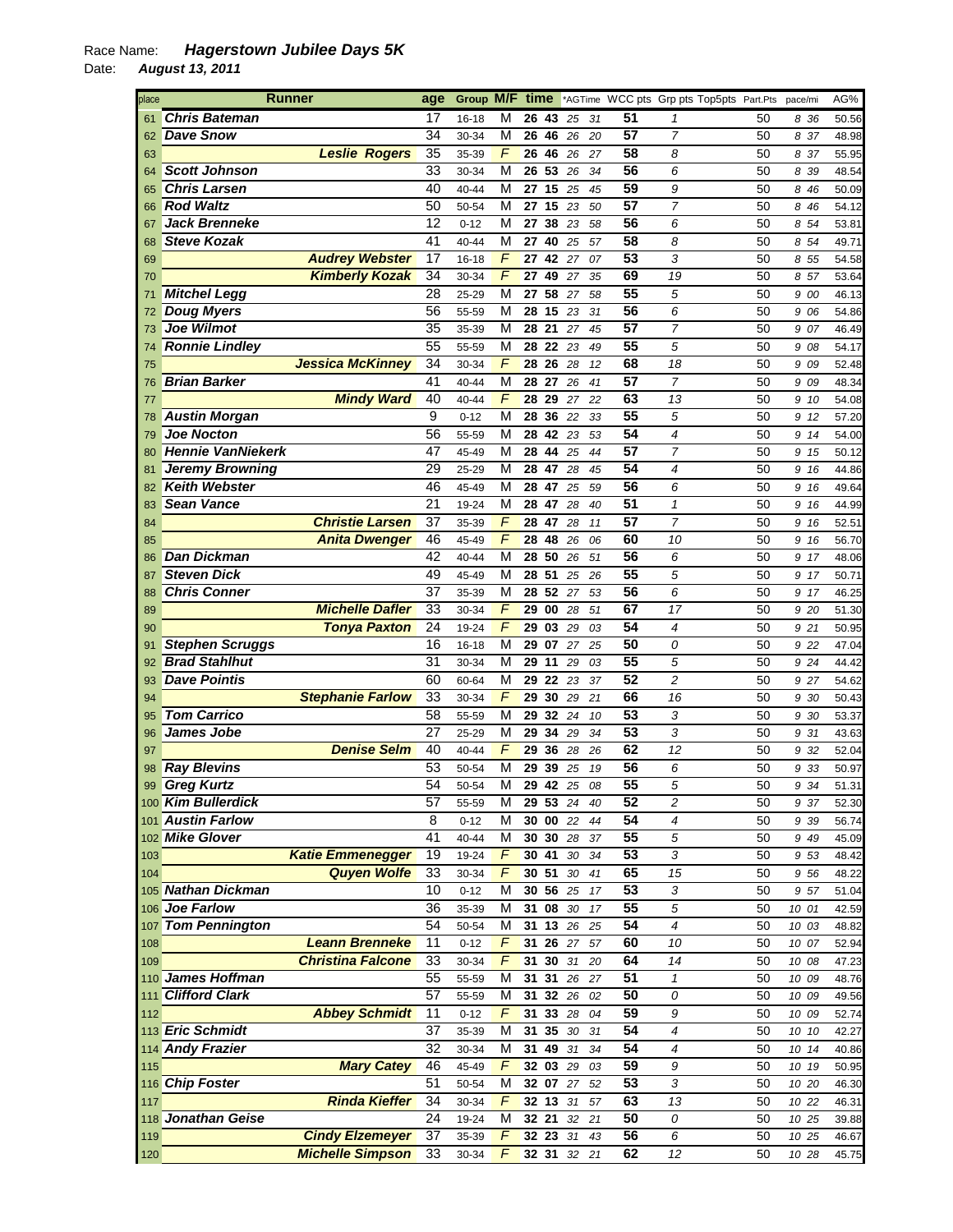## Race Name: *Hagerstown Jubilee Days 5K*  Date: *August 13, 2011*